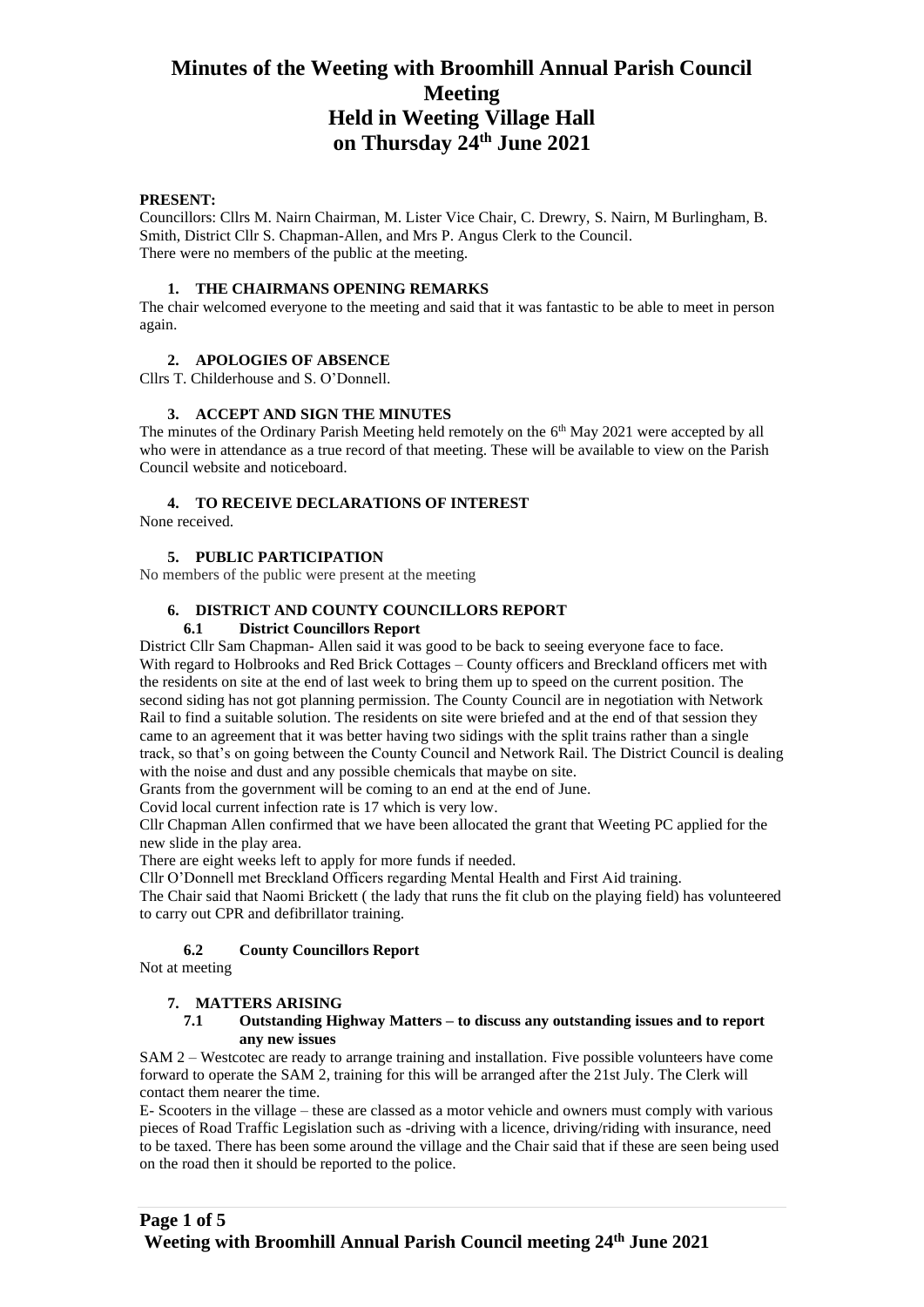Top of Cromwell Road – trees and bushes need trimming back – The Clerk will report this to Cllr Eagle.

## **7.2 Playing Field/Open Spaces**

New Slide – District Cllr Sam Chapman - Allen said that Breckland have awarded Weeting PC the grant towards this. We are still waiting to hear if the Eastern CO-OP have approved the grant application that we put in to them.

Swing Park -the fence around the swing park area needs replacing with a metal fence and grants will be looked at for this in due course.

Bottle Bank area – a new sign is needed for "No Fly Tipping" and one of the waste bins needs to be removed.

It was agreed to get two benches painted/treated by Glebe.

A resident has kindly offered to repair a picnic bench in the play area.

Village Hall Overflow carpark and drive – it was agreed that the Clerk contacts TJM Contracts for a price to remove the matting in the overflow car park and flatten the drive.

Cllr Burlingham said that the grass cutting by Brecklands and Highways is not very good at the moment and she has had three complaints today about this.

Memorial garden for Sir Captain Tom – Cllr Drewry had spoken to the school today and they are waiting to hear back from volunteers to dig the area, they have ordered some plants and seeds. The Clerk will be writing to the school to confirm that the Parish Council will need to see receipts for what the grant money has been spent on to comply with auditing rules and if the money is not spent by the end of this financial year  $31<sup>st</sup>$  March 2022, then it will need to be returned to the Council.

Tree for Memorial for villagers that have lost their lives due to Covid – it has been suggested to the Chair that a tree is planted on Parrotts Piece with a plaque. Cllr Smith suggested that plaques with names of the deceased is also put in that area, The plaques should all be the same and donated by families who have lost loved ones, the Clerk said that the PC could order these on behalf of the families and invoice them for the cost.

# **7.3 Councillor Vacancies – update on applicants**

No one has come forward regarding the vacancy.

# **7.4 Lapel Pins – to agree pins to be awarded (if any)**

The Chair proposed and it was agreed by all that District Cllrs Sam Chapman-Allen, Robert Kybird and County Cllr Fabian Eagle should be awarded a pin for their help and support to Weeting Parish Council. It was also agreed that a further four residents would be awarded a pin for their services to the Village, names have been given to the Clerk.

## **7.5 Padlocks**

.

Five new combination padlocks have been purchased to replace the current key operated padlocks for various buildings and barriers on the playing field.

## **7.6 Security Door for Stores**

New secure door has been fitted to the Parish Councils store and keys have been issued to Councillors and the Clerk.

# **7.7 Maintenance on Junior Play Area**

*S*anding of some apparatus and painting has been carried out on the area by Glebe Services

## **7.8 Litter picks and Hi-Viz jackets – to discuss the possible purchase of new litter picks and Weeting PC Hi-Viz vests for the volunteers.**

It was agreed to purchase six new litter picks and that more vests are not needed.

# **7.9 Any other matters that need action**

Pre-School grant – in February 2020 it was agreed that a grant would be given to the pre-school for a shed to store toys, however, circumstances have changed since then and it was agreed that at this moment in time, we are unable to award the grant. The Clerk will write to confirm this.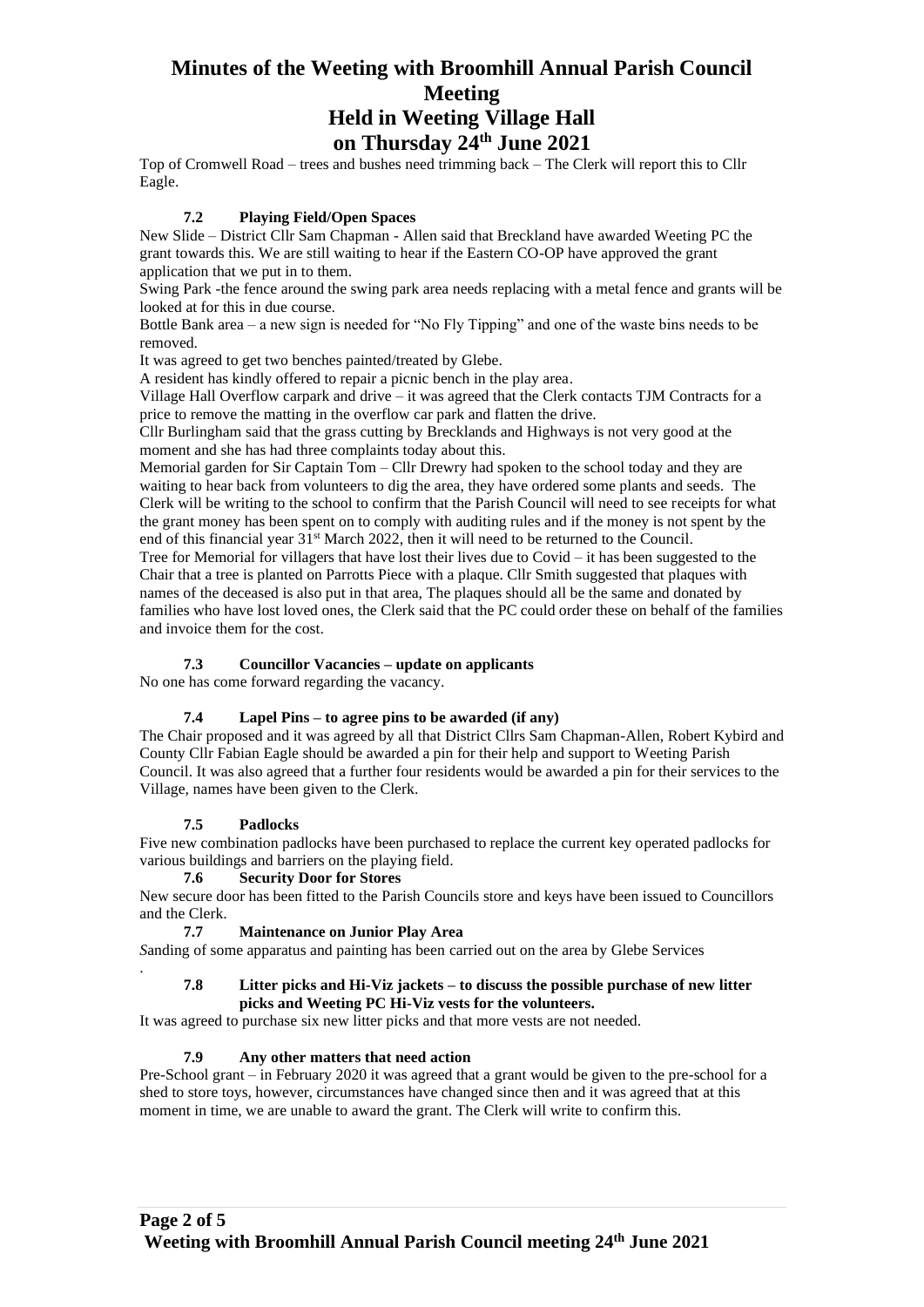#### **8. REPORTS**

#### **8.1 Street Lighting Officers Report**

None reported out

## **8.2 Bowls Club Report**

They have had a quote to carry out some electrical work and have asked if the Parish Council can help towards the cost of this, following a discussion it was agreed that the Parish Council are unable to donate anything towards the cost, the Clerk will write and confirm this and also point out that Breckland may be able to help with this.

# **8.3 Village Hall Report**

They have received grants and have carried out repairs and refurbishments in the hall for the floor, ceiling and walls have also been painted. They are looking at upgrading the kitchen with some new appliances. There will be some committee members stepping down so there will be vacancies to fill.

# **8.4 Football Club Report**

No report received.

## **9. CORRESPONDENCE – To report on any outstanding correspondence received by the Council**

None outstanding

#### **10. FINANCE**

**10.1 To agree and sign the payments for May/June 2021**

The following payments were agreed and authorised on Thursday the 24th June 2021 at the PC meeting held virtually by Zoom the payments were signed off by the Chair M. Nairn

| <b>Balance for May 2021</b>           | £14,810.58                                         |              |
|---------------------------------------|----------------------------------------------------|--------------|
|                                       | Minus the following direct debits                  |              |
| E-On Street Lights May                | £469.30                                            |              |
| E-On Street Lights June               | £484.93                                            |              |
| E-On Street Lights Parrots Piece May  | £17.29                                             |              |
| E-On Street Lights Parrots Piece June | £16.53                                             |              |
| <b>Total Direct Debits</b>            | £988.05                                            |              |
| Plus, the following receipts          |                                                    |              |
| Recycling payment                     | £2,106.56                                          |              |
| Village Hall                          | £1.00                                              |              |
| <b>WVL</b>                            | £146.25                                            |              |
| <b>Total Income</b>                   | £2,253.81                                          |              |
|                                       | <b>Total after Direct Debits and Income</b>        | £16,076.34   |
| <b>Cheques/Bacs</b>                   | <b>Description</b>                                 | <b>Total</b> |
| 5139511                               | Football electricity May (paid in May)             | £15.60       |
| 5550252                               | Football electricity June (Paid 17/6)              | £162.99      |
| 4912336                               | Speed watch Body Cam and Case (paid in May)        | £75.74       |
| 5565318                               | Westcotec May maintenance                          | £194.08      |
| 5565354                               | Westcotec June maintenance                         | £194.08      |
| 5565464                               | Serena Barnes internal audit                       | £85.00       |
| 5565530                               | Viking Cable Ties (400)                            | £31.27       |
| 5565562                               | Viking Bin Liners and office supplies              | £112.73      |
| 5565613                               | S. O'Donnell - expenses                            | £10.00       |
| 5565691                               | Glebe services - Security door supply and fit      | £475.00      |
| 5565719                               | Glebe services - Paint and Sanding costs play area | £130.00      |
| 5565784                               | Clerks salary and expenses (locks etc)             | £703.16      |
| 5565872                               | Final mileage to handyman                          | £36.00       |
| 5651435                               | HMRC April to June tax                             | £415.60      |
|                                       |                                                    |              |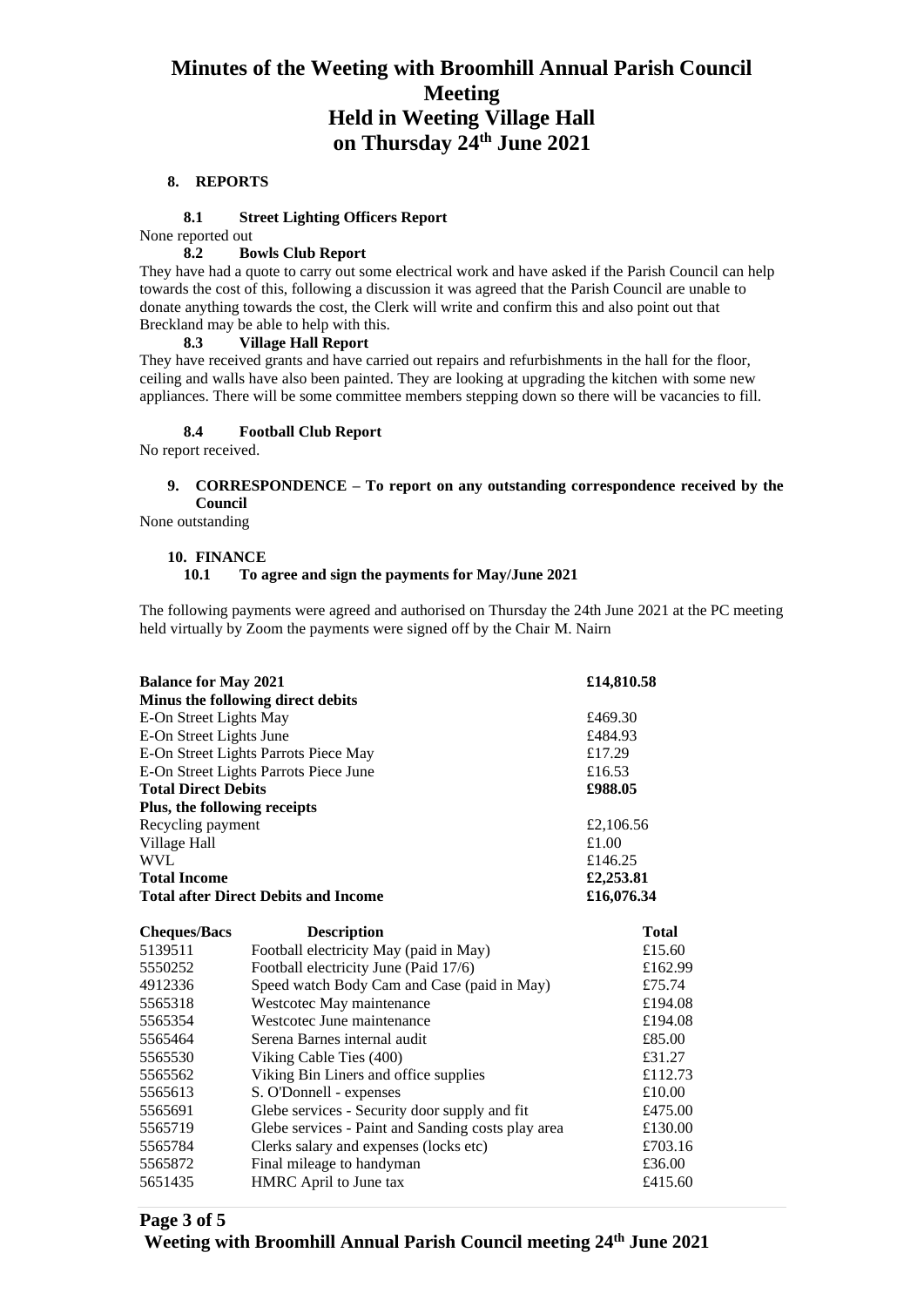| 5668977                                | Weeting Primary School donation for garden | £300.00    |
|----------------------------------------|--------------------------------------------|------------|
| 5699983                                | Barkers Print – WVL                        | £699.00    |
| 5767757                                | Hall Hire June and July                    | £45.00     |
| <b>Total Cheques / BACS paid</b>       |                                            | £3,685.25  |
| Balance in Community Account June 2021 |                                            | £12,391.09 |
| Balance in Savings Account             |                                            | £10,601.88 |
| <b>Total in Parish Accounts</b>        |                                            | £22,992.97 |
|                                        |                                            |            |

## **10.2 Forecast for expenditure and income for the year end 2022**

The Clerk was asked to prepare a forecast for expenditure and income for the current financial year, the following is a summary of the figures.

| Income                         |   | £57876 – includes hopefully £8750 for new slide |
|--------------------------------|---|-------------------------------------------------|
| Total Expenditure              |   | £45878                                          |
| Plus carried over from 2021    |   | £6630                                           |
| Plus, savings                  |   | £10603                                          |
| Total in bank at year end 2022 |   | £29531                                          |
|                                | . |                                                 |

It was agreed that the Clerk would update these figures at the end of each quarter.

# **10.3 Internal Audit Report – to report if any anomalies**

No anomalies to report.

#### **10.4 Annual return for the year ended-2020/2021** – to agree the figures and ensure that Chair and Clerk sign the Annual return.

Copies of the figures had been circulated to the Councillors prior to the meeting, these were agreed and the Clerk and Chair signed the figures. Notices will go on to the web and notices boards and the final figures will be sent to the auditors.

#### **11. PLANNING APPLICATIONS**

#### **3PL/2020/0743/F Land East of Lynn Road, Lynn Road 27/7/2020** *(information only as consultation period has passed)*

Erection of 76 Dwelling houses together with associated public open space, highways infrastructure and diversion of public right of way (Weeting with Broomhill FP18) No objections but concerns from the PC regarding the public right of way, speed limit and the increased number of dwellings

(Was originally 54) have been put forward to Planning. Right of way has been amended

#### **3PL/2021/0148/VAR 4A All Saints Weeting IP27 0QH 29/1/2021** *(information only as consultation period has passed)*

Variation of Condition No's 6 & 10 on 3PL/2019/0147/F-Approval is required for proposed native hedges and fencing to the

boundary which can be seen on drawing TM/007 in compliance with the condition. **No objections** 

#### **3PL/2021/0585/HOU Old Rectory, Rectory Lane dated 4/5/21** *(information only as consultation period has passed***)**

Demolition of existing stores and stables and erection of self-contained annexe/ancillary accommodation and carport

**Approved 23/6/21**

**3AG/2021/0003/AG Home Farm Weeting dated 5/5/21** *(information only as consultation period has passed)*

Proposed new Straw Storage (open sides). **No objections**

**3PL/2021/0715/F Betts of Brandon Fengate Drove Weeting dated 20/5/21** *(information only as consultation period has passed)*